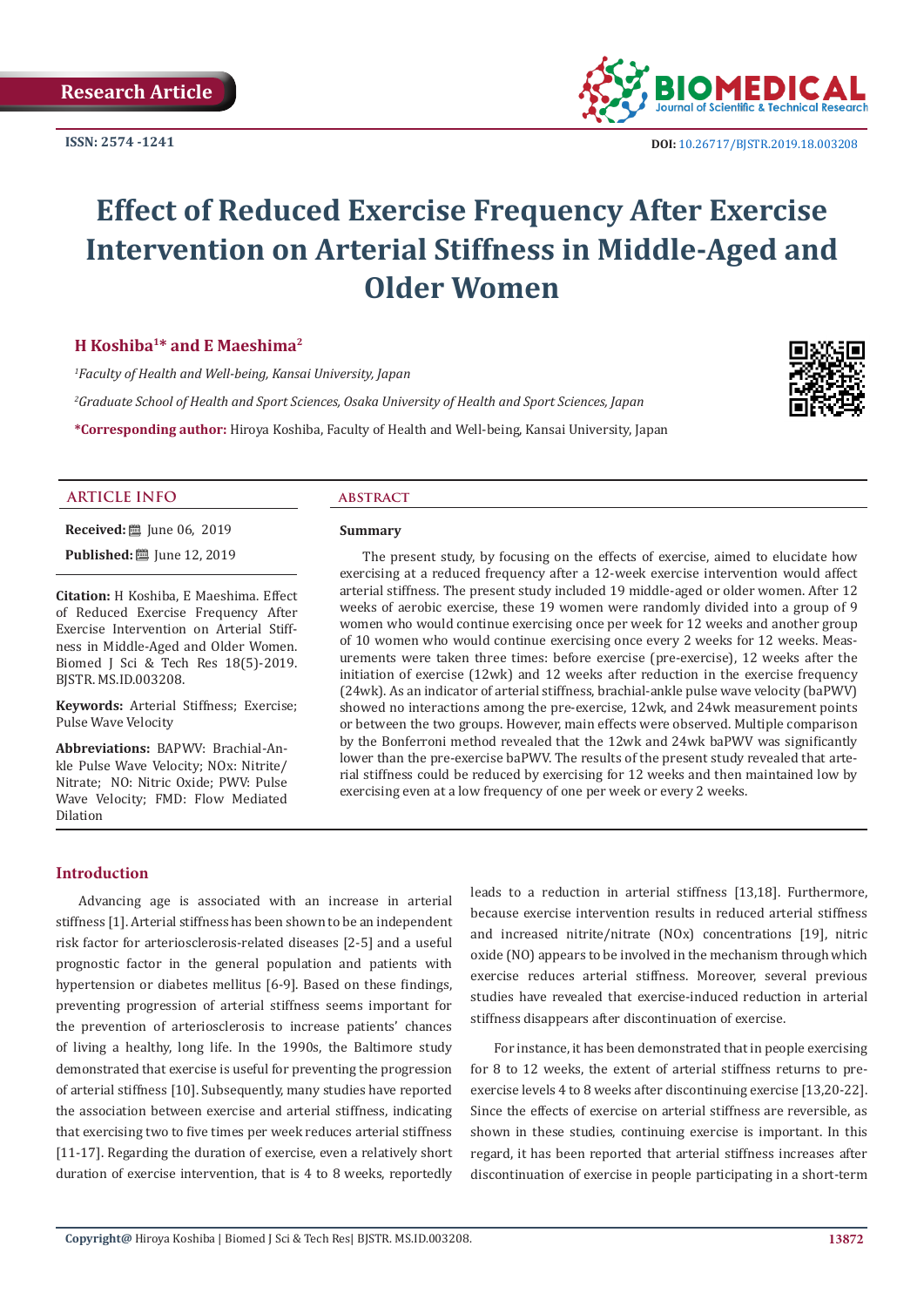exercise intervention and in those exercising for a long period [23]. In Japan, people who regularly exercise for 30 minutes or more, twice or more times per week, account for 24.6% of men aged 20 to 64 years and 19.8% of women in the same age group. These proportions do not meet the target value set for either men or women (36% and 33%, respectively) (Ministry of Health, Labour and Welfare. Japan: The 2015 National Health and Nutrition Survey Overview.). The "lack of time" is reported as a reason for not exercising by 50.7% of the surveyed Japanese individuals (Ministry of Education, Culture, Sports, Science and Technology. Japan: National Survey of Participants in Sports and Physical Activities). Thus, if the effects obtained by exercise can be maintained by exercising at a lower frequency, the number of people who exercise can be increased in Japan. The present study, by focusing on the effects of exercise, aimed to elucidate how exercising at a reduced frequency after a 12-week exercise intervention would affect arterial stiffness. In addition, the association between arterial stiffness and the NO concentration after reduction in the exercise frequency was also investigated.

# **Methods**

# **Subjects**

The present study included 19 middle-aged or older women  $(61.1 \pm 1.6$  years) without either exercise or smoking habits. Furthermore, it was ensured that no women receiving either oral contraceptives or hormone replacement therapy were included. After 12 weeks of aerobic exercise, these 19 women were randomly divided into a group of 9 women who would continue exercising once per week for 12 weeks (once/week group) and another group of 10 women who would continue exercising once every 2 weeks for 12 weeks (once/2wk group). Measurements were taken three times: before exercise (pre-exercise), 12 weeks after the initiation of exercise (12wk), and 12 weeks after reduction in the exercise frequency (24wk). Written and verbal explanations of the objectives, methods, and safety of the present study were provided to the participants. After they sufficiently understood the contents of the study, written informed consent was obtained. This study was approved as a "research on humans" by the ethics committee of Osaka University of Health and Sport Sciences (approval no. 14-35).

#### **Measurements**

For body composition, height, weight, body mass index, and body fat percentage were measured with the Body Composition Analyzer In Body 3.2 (Biospace Co., Ltd., Tokyo, Japan). As an indicator of arterial stiffness, brachial-ankle pulse wave velocity (baPWV) was measured with the formPWV/ABI® (Omron Colin Co., Ltd., Tokyo, Japan). Simultaneously, systolic and diastolic blood pressures were measured with this device. The baPWV is a pulse wave velocity (PWV) calculated from the time interval between pulse waves of the arms and ankle joints detected with cuffs for measuring blood pressure and the vessel length (distance calculated by subtracting the vessel length of the aortic orifice-to-brachial segment from the vessel length of the aortic orifice-to-ankle segment). Since

baPWV is determined by measuring the PWV between the brachial and fibular arteries, it reflects PWV measurements of elastic and muscular arteries, such as the aorta. However, baPWV is highly correlated with aortic PWV measured by catheterization, easy to measure, and highly reproducible; therefore, it is widely used as a clinical indicator of arteriosclerosis in Japan [24].

The formPWV/ABI® generally yields a mean value during one or more respiratory cycles because it measures pulse waves for 10 seconds and averages the measurements. The mean of the right and left baPWV was used as a representative value for each participant in the analyses. Arterial stiffness and blood pressures were measured 3 hours or more after breakfast, while the participants were prohibited from performing vigorous exercise for at least 12 hours before the measurements and consuming caffeinated drinks after arising in the morning. In a room maintained at about  $24^{\circ}$ C, the measurements were obtained after 15 minutes of rest. As an indicator of NO, blood NOx concentrations were measured using high-performance liquid chromatography [25]. While the participants had been instructed not to consume anything except water after 21:00 on the day before the test, blood specimens were collected from the cubital vein after fasting for 12 hours or more. Analyses of specimens were outsourced to Japan Clinical Laboratories, Inc. (Hyogo, Japan).

#### **Aerobic Exercise Intervention**

Participants underwent an aerobic exercise intervention consisting of walking and bicycle ergometer exercise (Aerobike 75XL II or Aerobike 75 XL III, Combi Corporation, Tokyo, Japan) at an intensity of 50% heart rate reserve for 50 minutes, two to three times per week (twice per week under supervision) for 12 weeks. Then, the participants were randomly divided into the once/week group of those exercising once per week and the once/2wk group of those exercising once every 2 weeks and continuing aerobic exercise with the bicycle ergometer at the same intensity for the same duration of each session for 12 weeks.

# **Statistical Analyses**

In the present study, all results are expressed as a mean  $\pm$ standard error. Two-way analysis of variance (group  $\times$  time) was performed for comparison between the once/week and once/2wk groups (group) and among the pre-exercise, 12wk, and 24wk values (time). When the analysis of variance showed significant differences, a significance test was performed using the Bonferroni method. Associations between the parameters were analyzed with Pearson product-moment correlation coefficients. SPSS (version 21.0, SPSS Japan Inc., Tokyo, Japan) was used for statistical analyses, and the statistical significance level was set to less than 5%.

### **Results**

#### **Physical Examination, Blood Pressure and NO**

Table 1 shows the characteristics of participants at the pre-exercise, 12wk, and 24wk measurement points. Although no interac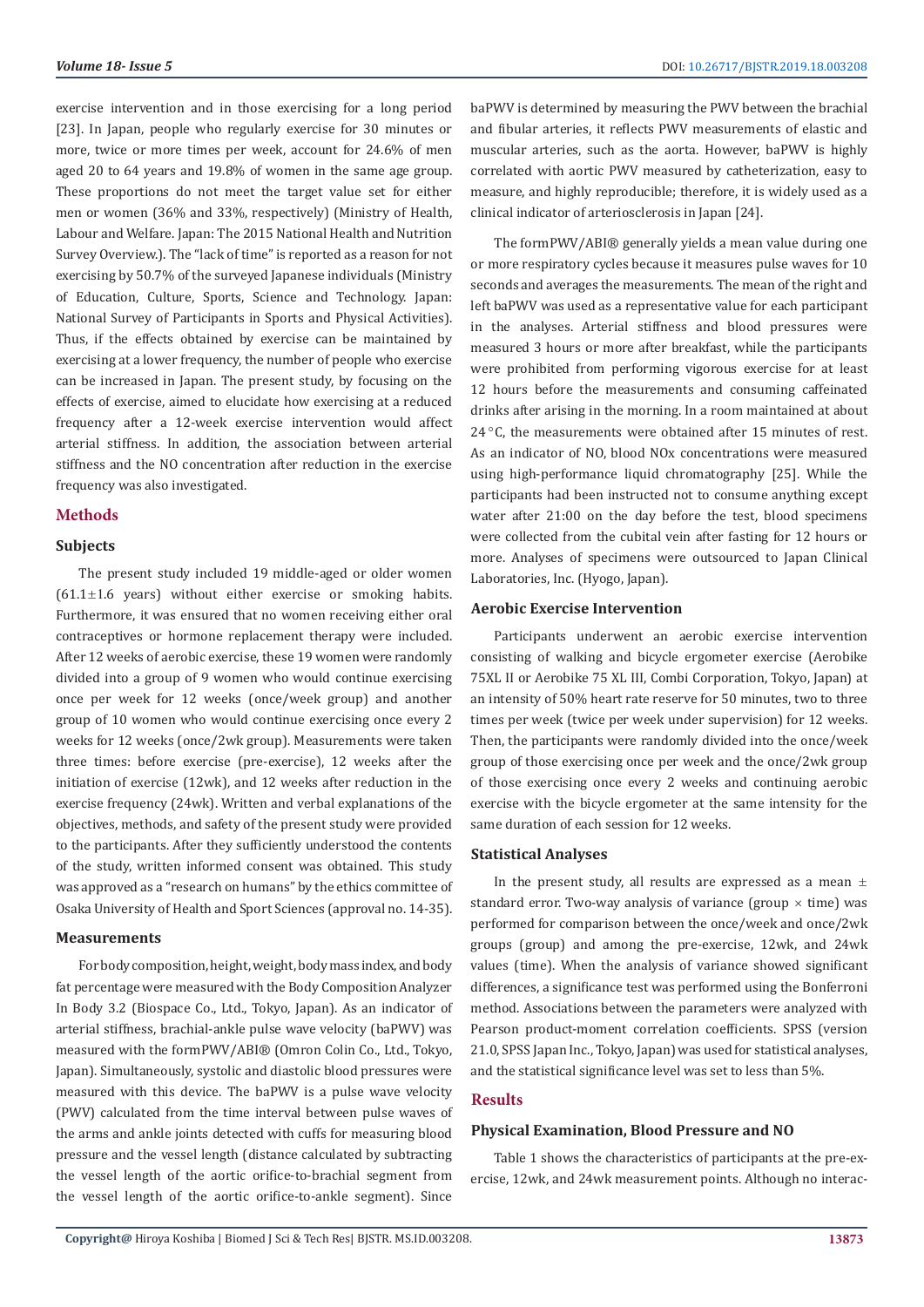tions were observed for any indicators, main effects were observed for age at the pre-exercise, 12wk, and 24wk measurement points. Multiple comparison using the Bonferroni method revealed that age was significantly higher at the 24wk measurement point than at the pre-exercise measurement point ( $p < 0.05$ ). Blood pressure showed no interactions among the pre-exercise, 12wk, and 24wk measurement points or between the two groups. However, main effects were observed for only systolic blood pressure at the pre-exercise, 12wk, and 24wk measurement points. Multiple comparison using the Bonferroni method revealed that systolic blood pressure was significantly lower at the 12wk measurement point than at the

pre-exercise measurement point ( $p < 0.05$ ). Blood NOx concentrations, which were measured as an indicator of NO, showed neither interactions nor main effects among the pre-exercise, 12wk, and 24wk measurement points or between the two groups.

# **Arterial Stiffness**

The baPWV showed no interactions among the pre-exercise, 12wk, and 24wk measurement points or between the two groups. However, main effects were observed for the pre-exercise, 12wk, and 24wk baPWV. Multiple comparison by the Bonferroni method revealed that the 12wk and 24wk baPWV was significantly lower than the pre-exercise baPWV ( $p < 0.05$ ) (Figure 1).



**Figure 1:** Time course of arterial stiffness. Main effects were observed in pre, 12 wk, 24 wk of baPWV. A significant reduction in baPWV was observed at 12 wk and 24 wk compared with pre-by multiple comparison.

# **Association Between Arterial Stiffness and NO**

Blood NOx concentrations, which were measured as an indicator of NO, showed neither interactions nor main effects among the pre-exercise, 12wk, and 24wk measurement points or between the two groups (Table 1). When the association between percentage changes in arterial stiffness and NO concentrations was assessed, the percentage changes in baPWV from the pre-exercise to 24wk measurement point were no correlated with the percentage changes in blood NOx concentrations during the same period in the overall sample. However, the once/week group showed correlation between percentage changes in baPWV and blood NOx concentrations from the pre-exercise to 24wk measurement points. In other words, as baPWV decreased, blood NOx concentrations increased (Table 2). By contrast, the once/2wk group showed no correlation between percentage changes in baPWV and blood NOx concentrations from the pre-exercise to 24wk measurement points (Table 2).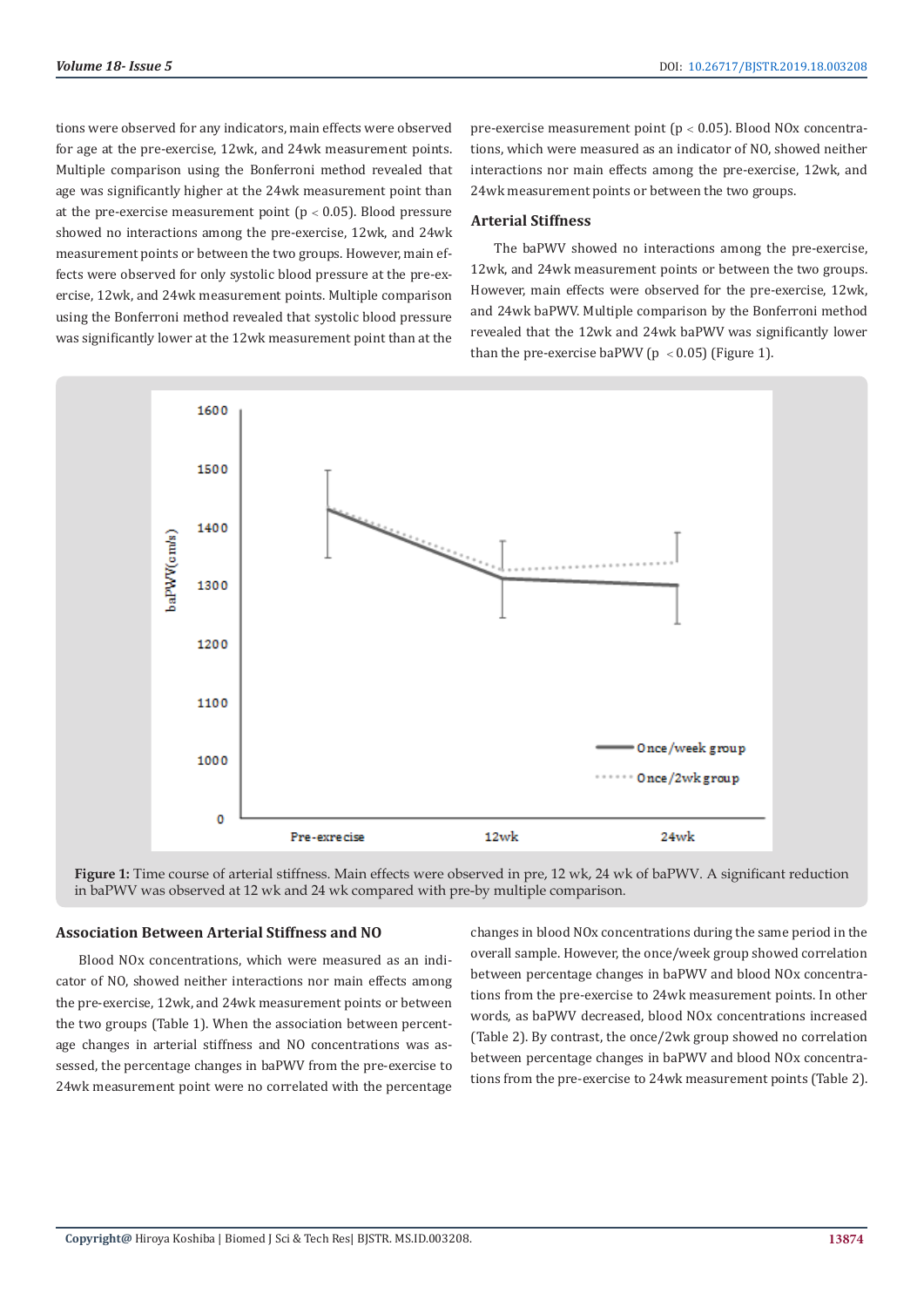|                | <b>Once/week Group</b> |                 |                 | Once/2wk Group      |                          |                 |  |
|----------------|------------------------|-----------------|-----------------|---------------------|--------------------------|-----------------|--|
|                | <b>Pre-Exercise</b>    | 12wk            | 24wk            | <b>Pre-Exercise</b> | $12$ wk                  | 24wk            |  |
| Age (Years)    | $61.9 \pm 2.5$         | $62.1 \pm 2.6$  | $62.4 \pm 2.5$  | $59.4 \pm 2.1$      | $59.8 \pm 2.1$           | $59.8 \pm 2.1$  |  |
| Height (cm)    | $157.8 \pm 2.1$        |                 |                 | $153.3 \pm 0.6$     | $\overline{\phantom{a}}$ |                 |  |
| Body Mass(Kg)  | $59.6 \pm 3.3$         | $58.7 \pm 3.0$  | $58.7 \pm 3.1$  | $52.9 \pm 1.7$      | $52.5 \pm 1.7$           | $52.5 \pm 1.8$  |  |
| BMI( $kg/m2$ ) | $23.9 \pm 1.0$         | $23.5 \pm 0.9$  | $23.2 \pm 1.0$  | $22.5 \pm 06$       | $22.3 \pm 06$            | $22.3 \pm 0.7$  |  |
| Body Fat (%)   | $29.8 \pm 1.5$         | $29.7 \pm 1.1$  | $29.4 \pm 1.3$  | $29.3 \pm 1.4$      | $28.9 \pm 1.5$           | $29.1 \pm 1.4$  |  |
| $SBP$ (mmHg)   | $122.8 \pm 3.8$        | $113.1 \pm 3.0$ | $113.9 \pm 2.9$ | $130.2 \pm 6.3$     | $120.7 \pm 5.3$          | $123.7 \pm 4.3$ |  |
| DBP (mmHg)     | $72.6 \pm 3.0$         | $68.1 \pm 3.1$  | $69.2 \pm 2.8$  | $69.2 \pm 2.8$      | $74.1 \pm 2.0$           | $75.2 \pm 1.9$  |  |

**Table 1:** Characteristics of Subjects.

Note: Values are mean ±SEM. 12wk: 12 weeks after the initiation of exercise, 24wk: 12 weeks after reduction in the exercise frequency, BMI: Body Mass index, SBP: systolic blood pressure, DBP: diastolic blood pressure.

**Table 2:** Correlation between percentage changes in arterial stiffness and NO.

|                         | All $(n=19)$ |         |          | $Once/Week(n=9)$ | $Once/2wk(n=10)$ |         |
|-------------------------|--------------|---------|----------|------------------|------------------|---------|
|                         |              | p-value |          | p-value          |                  | p-value |
| $\Delta$ <sub>NOx</sub> | $-0.342$     | 0.152   | $-0.670$ | $0.048*$         | $-0.94$          | 0.795   |

Note:  $\Delta$  NOx: percentage changes in blood nitrite/ nitrate concentrations.  $*_{p<0.05}$ 

# **Discussion**

We revealed that after baPWV was reduced by 12 weeks of exercise interventions, it could be maintained low by continuing exercise once per week or every 2 weeks. The effects obtained by exercise vary depending on variables, such as modes, frequency, duration of each session, and duration of the entire course of exercise. These variables need to be adjusted according to the objectives of exercise, such as reduction in arterial stiffness or blood pressure. In the present study, participants performed aerobic exercise for 50 minutes, two to three times per week for 12 weeks to reduce arterial stiffness, based on previous studies [11-17,26,27]. As a result, arterial stiffness and systolic blood pressure decreased after exercising for 12 weeks. A previous study indicated that exercising for 30 to 60 minutes per week exerts a hypotensive effect on systolic blood pressure [28]. In the present study, because the duration of exercise per week ranged from 100 to 150 minutes, we could determine that our participants exercised long enough to reduce blood pressure. For these reasons, we assume that arterial stiffness and systolic blood pressure decreased in the present study. However, after the exercise frequency was reduced, the duration of exercise in the once/2wk group was not enough to reduce blood pressure; consequently, the hypotensive effect of exercise was not maintained. Thus, exercising for 50 minutes every 2 weeks was found to be insufficient, in terms of the quantity of exercise, to reduce blood pressure and to maintain it at low levels achieved by exercise.

We set the exercise frequency to once per week and once every 2 weeks in the setting of maintaining reduced arterial stiffness. Previous studies have shown no consensus on whether exercising once per week reduces arterial stiffness. For instance, Shin et al. reported that continuing Tai Chi training once per week reduces arterial stiffness [29]. In contrast, Miura et al. reported that arterial stiffness is not reduced by continuing exercise once per week [30]. Thus, we set the exercise frequency to once per week in the setting of maintaining reduced arterial stiffness and compared this frequency with a half frequency of exercising once every 2 weeks. As a result, we found that arterial stiffness reduced by exercise could be maintained low by exercising once per week and once every 2 weeks. Based on previous studies, reduction achieved by 12 weeks of exercise interventions in arterial stiffness will disappear in 4 weeks without continuing exercise [21]. In the present study, because the participants continued exercise during this period of 4 weeks when the reducing effect on arterial stiffness disappears, baPWV, which is an indicator of arterial stiffness, was presumably maintained low. This view can be tested in a previous study conducted by Zheng et al. [31]. They assessed the effects of temporary exercise on arterial stiffness and reported that reduction achieved by one session of exercise in arterial stiffness does not last for 60 minutes after the end of exercise. However, they demonstrated that when participants exercised twice with an interval of 20 minutes, reduction in arterial stiffness after the second session of exercise lasted for more than 60 minutes after the end of exercise. This suggests that repeating exercise at an appropriate timing prolongs the effect of exercise on arterial stiffness. The appropriate timing may be at 20 minutes after temporary exercise in the study by Zheng et al. [31] and at 1 to 2 weeks after exercise in our study. Thus, we consider that the results of our study support the study by Zheng et al. However, the mechanism through which arterial stiffness was maintained low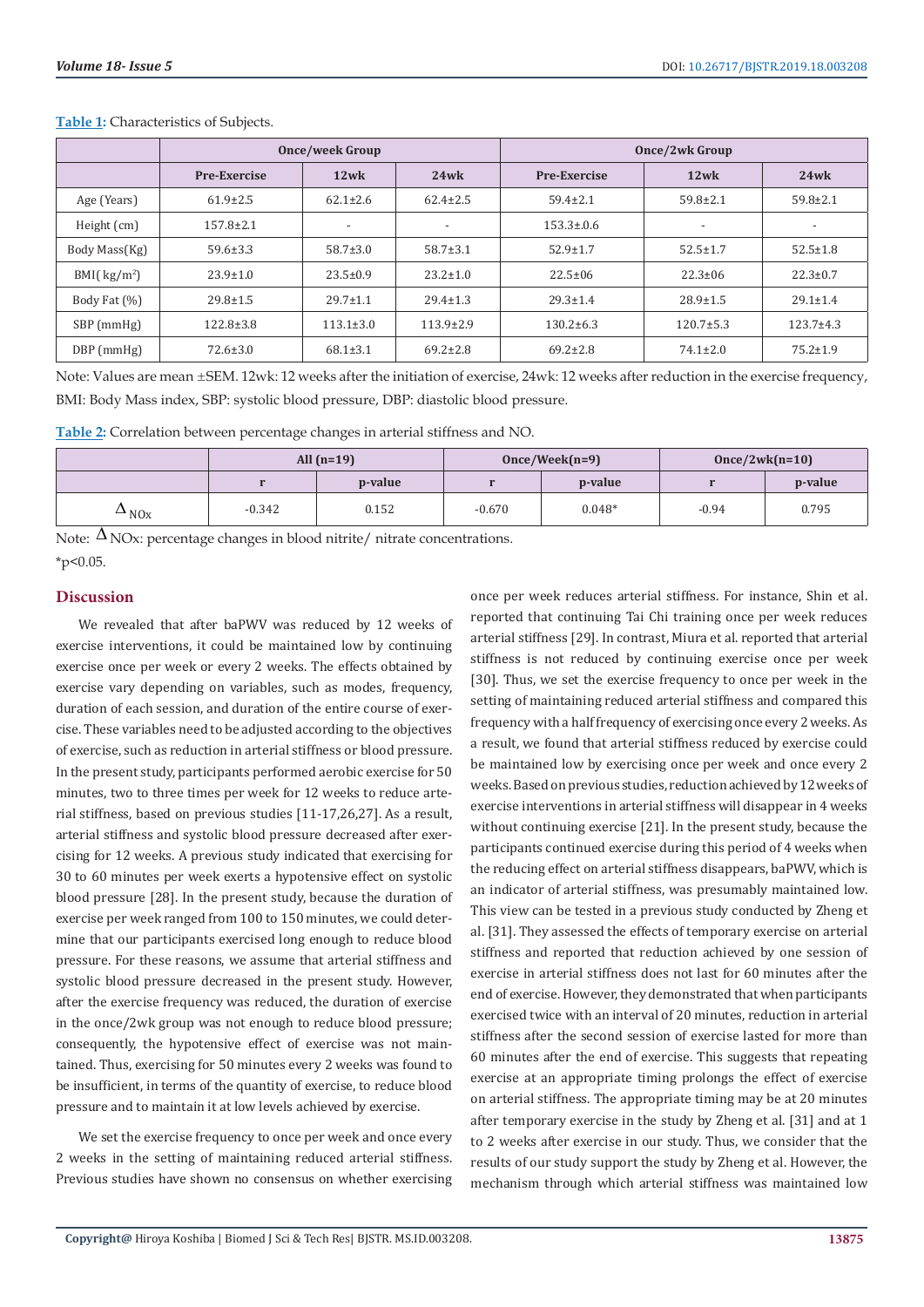after reduction in the exercise frequency remains unknown. We assume that NO underlies this mechanism. Since arterial stiffness was reduced by exercise interventions in a relatively short period of 12 weeks, changes in the composition of vessel wall components, such as calcium and collagen, are less likely to have contributed to reduced arterial stiffness. Instead, the tonicity of vascular smooth muscle is highly likely to have been changed through the vascular endothelial function, including the NO concentration. In fact, Shin et al. reported that the decreased rate of arterial stiffness was significantly correlated with that of flow mediated dilation (FMD) in participants exercising once per week for 3 months [29]. FMD is an indicator for assessing NO like NOx, which was used in the present study. Furthermore, exercise-induced improvement in FMD is strongly correlated with exercise-induced improvement in NOx concentrations  $(r = 0.81)$  [32].

The present study also revealed that the percentage change in arterial stiffness was significantly correlated with the percentage change in NOx concentrations only in the once/week group. This suggests that NO may be greatly involved in maintaining low arterial stiffness by exercising once per week. However, NO was not associated with a reduction in arterial stiffness in the once/2wk group. In previous studies, exercise-induced improvement in NOx concentrations was observed in participants exercising once per week or three to four times per week [19,29,33]. This suggests that substances other than NO may also be involved in maintaining low arterial stiffness by exercising once every 2 weeks. The blood NOx concentration is a simple and less invasive indicator of vascular endothelial function. However, because it is an indirect indicator for measuring levels of NO metabolites [34], it is unclear to what extent this indicator can account for the association between arterial stiffness after reduction in the exercise frequency and NO in the present study. This is a limitation of the study. In the future, more detailed studies are warranted to elucidate the mechanisms regarding the duration of effects of exercise on arterial stiffness.

# **Conclusion**

The present study revealed that arterial stiffness could be reduced by exercising for 12 weeks and then maintained low by exercising even at a low frequency of one per week or every 2 weeks. In addition, it has been suggested that NO might be involved in maintaining low arterial stiffness by exercising once per week. The present findings may have important implications for designing more acceptable exercise prescription, for the arterial stiffness improvement.

# **Acknowledgment**

we would like to thank Yuka Okumura for your valuable contribution in data collection. We also thank all the participants for their time and commitment. This study was partially supported by a grant in aid from National Strength and Conditioning Association Japan.

# **Conflict of Interest**

No conflicts of interest, financial or otherwise, are declared by the authors.

# **References**

- 1. [Tomiyama H, Yamashina A, Arai T, Hirose K, Koji Y, et al. \(2003\) Influences](https://www.ncbi.nlm.nih.gov/pubmed/12535743) [of age and gender on results of noninvasive brachial-ankle pulse wave](https://www.ncbi.nlm.nih.gov/pubmed/12535743) [velocity measurement-a survey of 1257 subjects. Atherosclerosis](https://www.ncbi.nlm.nih.gov/pubmed/12535743) [166\(2\): 303-309.](https://www.ncbi.nlm.nih.gov/pubmed/12535743)
- 2. [Benetos A, Adamopoulos C, Bureau JM, Temmar M, Labat C, et al.](https://www.ncbi.nlm.nih.gov/pubmed/11889014) [\(2002\) Determinants of accelerated progression of arterial stiffness](https://www.ncbi.nlm.nih.gov/pubmed/11889014) [in normotensive subjects and in treated hypertensive subjects over a](https://www.ncbi.nlm.nih.gov/pubmed/11889014) [6-year period. Circulation 105\(10\): 1202-1207.](https://www.ncbi.nlm.nih.gov/pubmed/11889014)
- 3. [Boutouyrie P, Tropeano AI, Asmar R, Gautier I, Benetos A, et al. \(2002\)](https://www.ncbi.nlm.nih.gov/pubmed/11799071) Aortic stiffness [is an independent predictor of primary coronary](https://www.ncbi.nlm.nih.gov/pubmed/11799071) [events in hypertensive patients: a longitudinal study. Hypertension](https://www.ncbi.nlm.nih.gov/pubmed/11799071) [39\(1\): 10-15.](https://www.ncbi.nlm.nih.gov/pubmed/11799071)
- 4. [Laurent S, Katsahian S, Fassot C, Tropeano AI, Gautier I, et al. \(2003\)](https://www.ncbi.nlm.nih.gov/pubmed/12677025) [Aortic stiffness is an independent predictor of fatal stroke in essential](https://www.ncbi.nlm.nih.gov/pubmed/12677025) [hypertension. Stroke 34\(5\): 1203-1206.](https://www.ncbi.nlm.nih.gov/pubmed/12677025)
- 5. [Mattace-Raso FU, van der Cammen TJ, Hofman A, van Popele NM, Bos](https://www.ncbi.nlm.nih.gov/pubmed/16461838) [ML, et al. \(2006\) Arterial stiffness and risk of coronary heart disease and](https://www.ncbi.nlm.nih.gov/pubmed/16461838) [stroke: the Rotterdam Study. Circulation 113\(5\): 657-663.](https://www.ncbi.nlm.nih.gov/pubmed/16461838)
- 6. [Cruickshank K, Riste L, Anderson SG, Wright JS, Dunn G, et al. \(2002\)](https://www.ncbi.nlm.nih.gov/pubmed/12379578) [Aortic pulse-wave velocity and its relationship to mortality in diabetes](https://www.ncbi.nlm.nih.gov/pubmed/12379578) [and glucose intolerance: an integrated index of vascular function?](https://www.ncbi.nlm.nih.gov/pubmed/12379578) [Circulation 106\(16\): 2085-2090.](https://www.ncbi.nlm.nih.gov/pubmed/12379578)
- 7. [Inoue N, Maeda R, Kawakami H, Shokawa T, Yamamoto H, et al. \(2009\)](https://www.ncbi.nlm.nih.gov/pubmed/19179770) [Aortic pulse wave velocity predicts cardiovascular mortality in middle](https://www.ncbi.nlm.nih.gov/pubmed/19179770)[aged and elderly Japanese men. Circ J 73\(3\): 549-553.](https://www.ncbi.nlm.nih.gov/pubmed/19179770)
- 8. [Laurent S, Boutouyrie P, Asmar R, Gautier I, Laloux B, et al. \(2001\) Aortic](https://www.ncbi.nlm.nih.gov/pubmed/11358934) [stiffness isan independent predictor of all-cause and cardiovascular](https://www.ncbi.nlm.nih.gov/pubmed/11358934) [mortality in hypertensive patients. Hypertension 37\(5\): 1236-1241.](https://www.ncbi.nlm.nih.gov/pubmed/11358934)
- 9. [Turin TC, Kita Y, Rumana N, Takashima N, Kadota A, et al. \(2010\) Brachial](https://www.ncbi.nlm.nih.gov/pubmed/20555327)[ankle pulse wave velocity predicts all-cause mortality in the general](https://www.ncbi.nlm.nih.gov/pubmed/20555327) [population: findings from the Takashima study, Japan. Hypertens Res](https://www.ncbi.nlm.nih.gov/pubmed/20555327) [33\(9\): 922-925.](https://www.ncbi.nlm.nih.gov/pubmed/20555327)
- 10. [Vaitkevicius PV, Fleg JL, Engel JH, O'Connor FC, Wright JG, et al. \(1993\)](https://www.ncbi.nlm.nih.gov/pubmed/8403292) [Effects of age and aerobic capacity on arterial stiffness in healty adults.](https://www.ncbi.nlm.nih.gov/pubmed/8403292) [Circulation 88\(4\): 1456-1462.](https://www.ncbi.nlm.nih.gov/pubmed/8403292)
- 11. [Fantin F, Rossi A, Morgante S, Soave D, Bissoli L, et al. \(2012\) Supervised](https://www.ncbi.nlm.nih.gov/pubmed/22763472) [walking groups to increase physical activity in elderly women with and](https://www.ncbi.nlm.nih.gov/pubmed/22763472) [without hypertension: effect on pulse wave velocity. Hypertens Res](https://www.ncbi.nlm.nih.gov/pubmed/22763472) [35\(10\): 988-993.](https://www.ncbi.nlm.nih.gov/pubmed/22763472)
- 12. [Hayashi K, Sugawara J, Komine H, Maeda S, Yokoi T \(2005\) Effects of](https://www.ncbi.nlm.nih.gov/pubmed/16248931) [aerobic exercise training on the stiffness of central and peripheral](https://www.ncbi.nlm.nih.gov/pubmed/16248931) [arteries in middle-age sedentary men. Jpn J Physiol 55\(4\): 235-239.](https://www.ncbi.nlm.nih.gov/pubmed/16248931)
- 13. [Kakiyama T, Sugawara J, Murakami H, Maeda S, Kuno S, et al. \(2005\)](https://www.ncbi.nlm.nih.gov/pubmed/15692323) [Effects of short-term endurance training on aortic distensibility in young](https://www.ncbi.nlm.nih.gov/pubmed/15692323) [males. Med Sci Sports Exerc 37\(2\) 267-271.](https://www.ncbi.nlm.nih.gov/pubmed/15692323)
- 14. [Madden KM, Lockhart C, Cuff D, Potter TF, Meneilly GS \(2013\) Aerobic](https://www.ncbi.nlm.nih.gov/pmc/articles/PMC3626024/) [training-induced improvements in arterial stiffness are not sustained in](https://www.ncbi.nlm.nih.gov/pmc/articles/PMC3626024/) [older adults with multiple cardiovascular risk factors. J Hum Hypertens](https://www.ncbi.nlm.nih.gov/pmc/articles/PMC3626024/) [27\(5\): 335-339.](https://www.ncbi.nlm.nih.gov/pmc/articles/PMC3626024/)
- 15. [McNeilly AM, McClean C, Murphy M, McEneny J, Trinick T, et al. \(2012\)](https://www.ncbi.nlm.nih.gov/pubmed/22439679) [Exercise training and impaired glucose tolerance in obese humans. J](https://www.ncbi.nlm.nih.gov/pubmed/22439679) [Sports Sci 30\(8\): 725-732.](https://www.ncbi.nlm.nih.gov/pubmed/22439679)
- 16. [Millen AM, Norton GR, Avidon I, Woodiwiss AJ \(2013\) Effects of short](https://www.ncbi.nlm.nih.gov/pubmed/23423304)[term exercise-training on aortic systolic pressure augmentation in](https://www.ncbi.nlm.nih.gov/pubmed/23423304) [overweight and obese individuals. Eur J Appl Physiol 113\(7\): 1793-1803.](https://www.ncbi.nlm.nih.gov/pubmed/23423304)